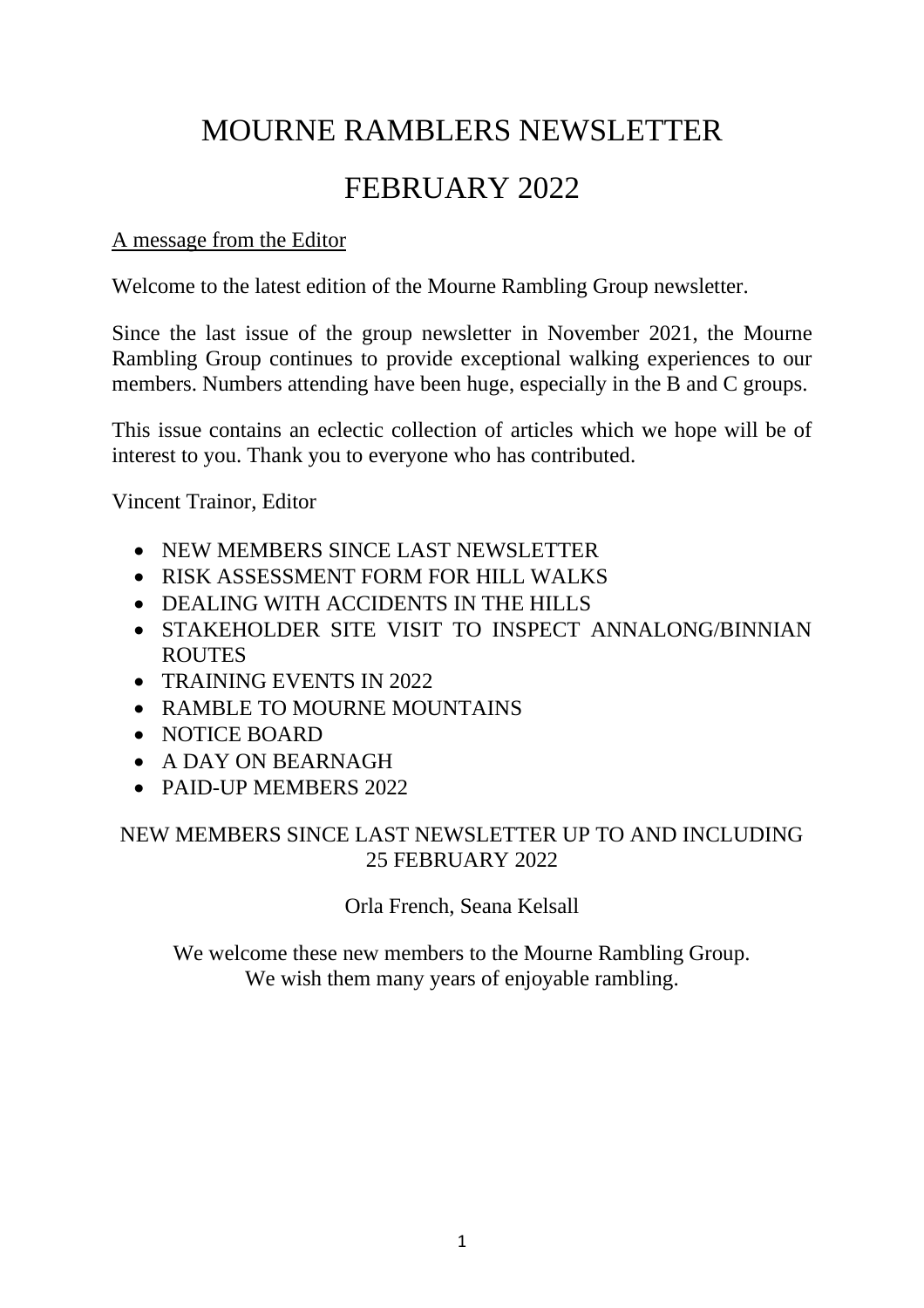## **Risk assessment form for hill walks**

In February 2020, following a training event on mountain leadership and dealing with emergency situations, the MRG Committee reviewed and updated some of its health and safety procedures, including risk assessments. Such assessments have always been part of the preparation for planning and leading a walk. However, with advances in technology, improvements in kit and equipment and lessons learnt from accidents, it was felt that it was timely to revisit the guidance provided for undertaking risk assessments.

A generic risk assessment form was developed and made available on the MRG website's Home page under Leader's Info. It covers things like the basic navigation and emergency kit leaders should have with them at the outset, before considering the potential risks that may be encountered on a walk and the control measures to be undertaken to either eliminate or mitigate them. Such risks include adverse weather, slips, trips, falls, getting lost, illness, encountering livestock, crossing stiles, streams, ditches, etc.., the list is not exhaustive. Not all risks identified in the generic form will apply on each walk but it will assist the leader in identifying those that may be relevant. Whilst leaders will undertake assessments to identify risks and actions required to eliminate or mitigate them, club members also have responsibilities in this regard, both for their own welfare and that of the group. These include being properly attired and equipped, bringing sufficient food and water, informing the leader of any relevant medical conditions and, following the leader's instructions, particularly when navigating hazardous terrain or dealing with rapidly changing weather. The committee recommends that all club members have a look at the generic risk assessment form to familiarise themselves with the issues that should be considered in advance of a hill walk.

It is considered good practice to review our risk assessment procedures at least once a year and this has recently taken place. Hill walking remains a very enjoyable pastime for all of us. Whilst it is not without risk, those risks can be eliminated or significantly reduced by pre-planning and carefully following the control measures we have set out in the assessment form.

Noel Rice

## **Dealing with accidents in the hills**

Most members will be aware of an accident during a recent C group walk in January. There were 18 in the group, led by Ian Stuart, and the weather was cold and sunny, but there was a weather warning for high winds.

The group were arriving at the old stone cutters' hut on the landward side of Chimney Rock for their lunch stop when Vincent McKenna slipped, fell and struck his leg against a granite rock (tearing his quadriceps, as we now know). Believing it was a minor injury, the group went ahead with their lunch but when they started to leave the lunch site, it became clear that the injury was more serious. The leader quickly got the injured walker into a survival bag and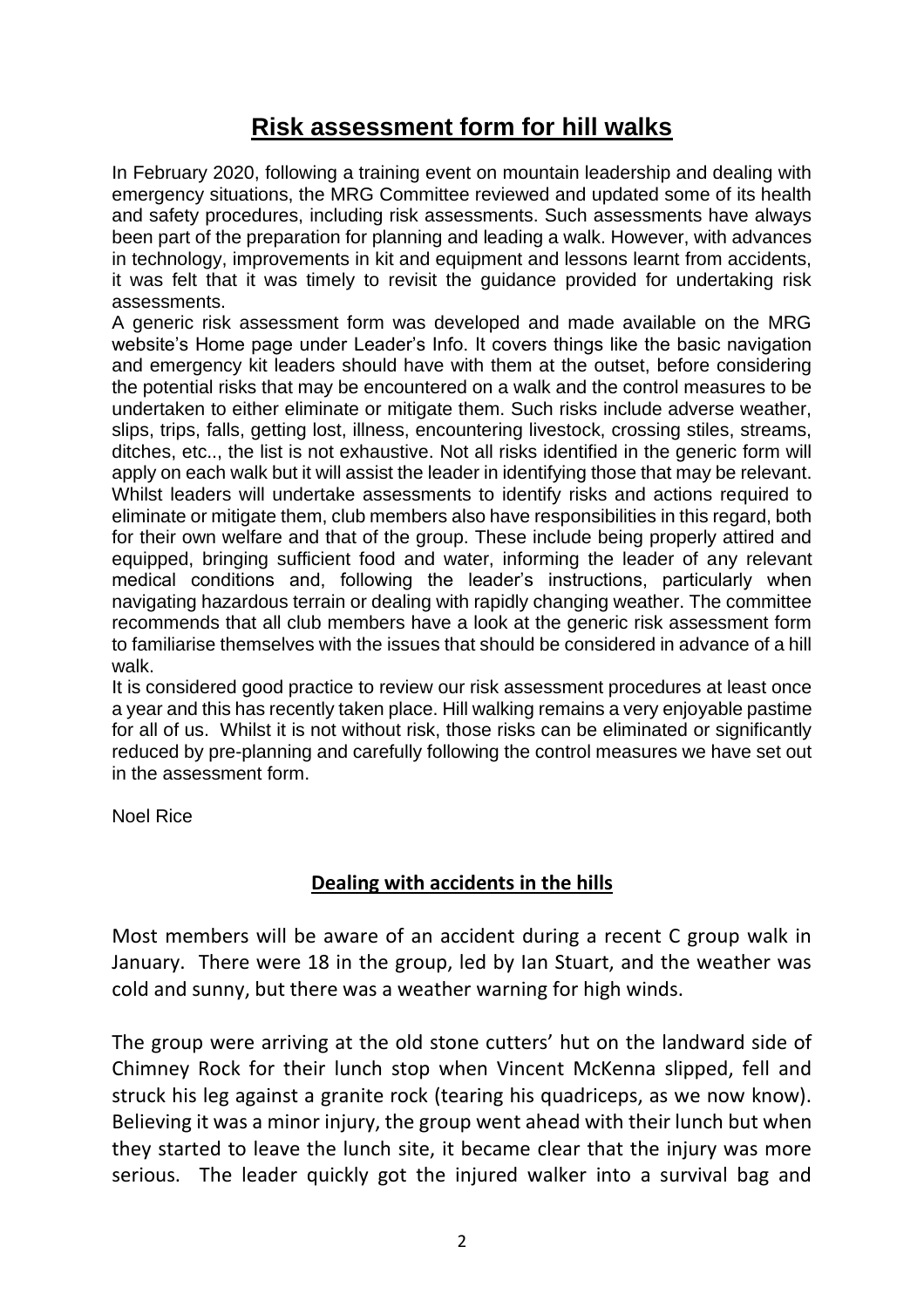wrapped in a foil blanket for warmth, and tried to make him comfortable. Because the injured walker couldn't weight-bear on his leg, the leader decided to call the Mourne Mountain Rescue Team. Knowing that the MMRT could take some time arriving at the scene, the group split up, with 12 heading straight down to the finish and 5 waiting with their injured colleague. Two shelter tents were brought into action to give Vincent and remaining walkers shelter and warmth.

A scouting party from the MMRT arrived within an hour of the emergency services being contacted (fortunately, they were out on a training trek and were walking on the Annalong Buttress). They checked the casualty and confirmed that there was nothing else that the group could do, so four of the remaining five Mourne Ramblers then headed back to the cars, leaving the leader to keep the injured walker company along with the MMRT members.

The first of the MMR teams arrived 50 minutes later coming up from Bloody Bridge Quarry and confirmed that the casualty would need to be evacuated to the valley floor and picked up by helicopter for onward transmission to hospital. They put Vincent into a stretcher and took him down the hillside into the valley using a rope belay and receiving additional support from the second MMR team arriving from Spence's Valley; the MRG leader then made his down to the valley and joined the MMRT who drove him back to his car. A helicopter picked up the casualty and brought him to Newcastle from where he was then transported to Daisy Hill Hospital.

These events took place on Sunday 16<sup>th</sup> January, and by a bizarre coincidence, an article appeared that week in The Great Outdoors magazine about Mountain Emergencies. This article included details of emergency procedures and wellestablished principles which should be followed in the event of an incident in the mountains:

## **Stay calm and assess the situation**

*If you're in a group and the casualty is someone else, think about what should be done to safeguard everyone. Keep the casualty warm and insulated as much as possible without disturbing their position. Determine your exact position, and consider if there are options for walking down, sending for help, or finding shelter*.

## **Call for help**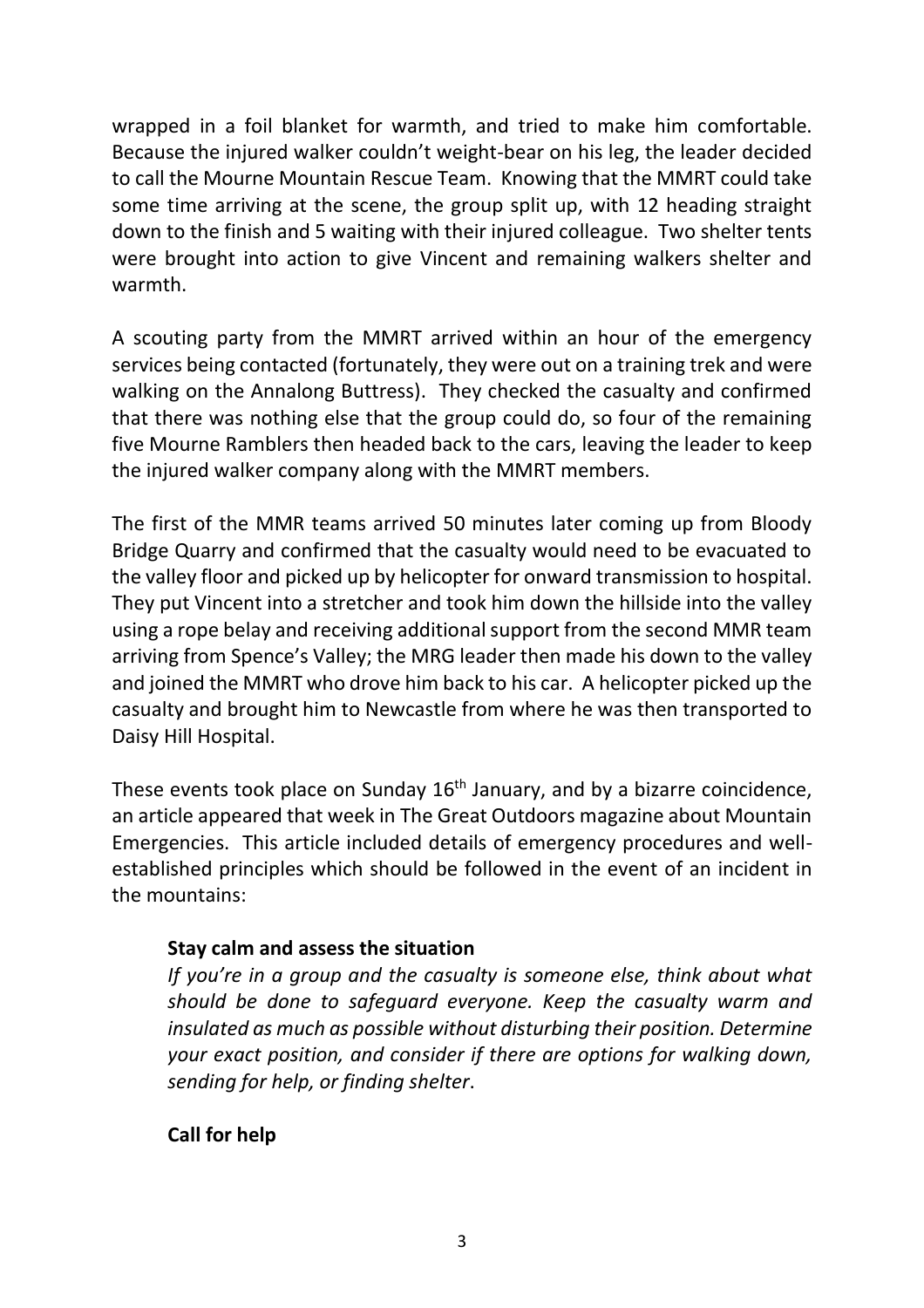*If you are confident emergency help is needed, dial 999 (112 also works in the EU and many other countries across the globe) and ask for police, then mountain rescue.*

## **Provide key information to the emergency services**

*The location of the incident, the age and status of the injured party, the nature and time of the incident, the number of the phone you are using and the equipment available at the accident site.*

## **Prepare for help to arrive**

*If you are in a group, there is no need for everyone to stay with the casualty; if there are experienced walkers in the group, they should lead some of the group to safety, leaving a sufficient number to look after the injured party. Those remaining with the casualty should have survival bags and shelter tents to keep themselves safe and warm and have head torches in case of failing light.*

## **Whistle Signals**

*The internationally recognised distress signal is six blasts on a whistle, repeated every minute. If you are injured, alone and without phone signal, this could be your only way of alerting other parties. This can also be used to signal your location to mountain rescuers who are on the way.*

The actions of the Mourne Ramblers C group on that fateful day in January followed these principles. They were also helped by the early start (09:30) which meant that all the walkers arrived back to their cars in daylight. The group carried a number of shelter tents and survival bags, and most (if not all) of the walkers had a head torch in their rucksacks.

The timings of the rescue are important to note:

- The incident happened at 12:40 and the emergency services were called at 13:12
- MMRT recorded the call out at 13:40 with the MMRT scouting party arriving at 14:10
- The first of the MMRT responders arrived at 15:00
- The casualty was put in a stretcher at 15:40 and was in the helicopter by 16:20

This means that the time between phoning the emergency services and the arrival of the MMRT could have been two hours had it not been for the training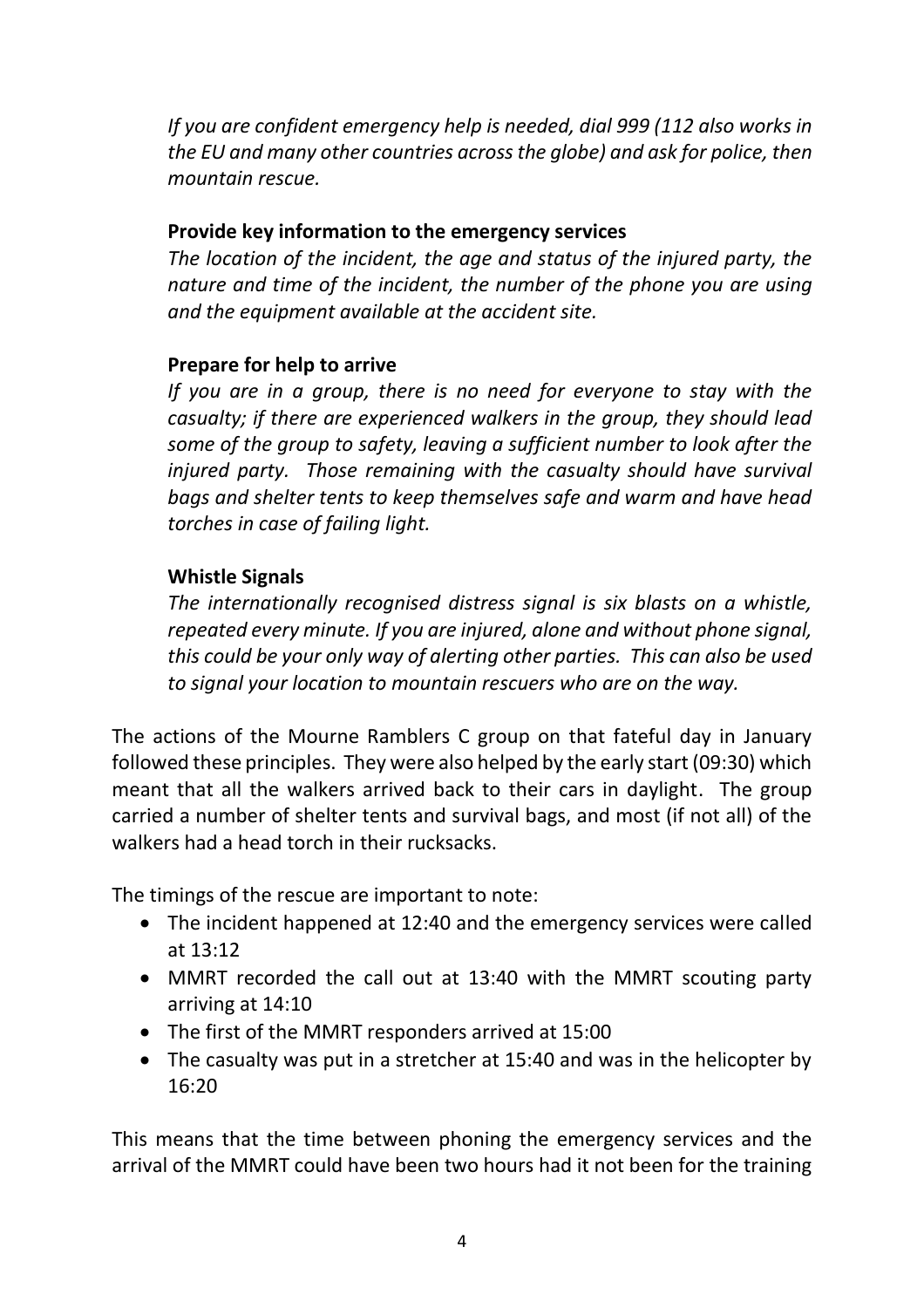exercise that was being carried out nearby. Hence the wisdom of the decision to lead some of the group off the mountain straight away. In addition, the sun was setting just as Vincent and the MMRT reached the valley floor and headed to the helicopter: had things happened any later (e.g. because of a later start), then people would have been working in the dark and everything would have been much more complicated.

This was a dreadful incident, particularly for the injured walker, but thanks to cool and calm leadership and the range of equipment available within the group, it resulted in a quick evacuation from the mountainside and the safe return of the rest of the group to their starting point.

Peter McGowan

## **TRAINING EVENTS IN 2022**

The Covid-19 pandemic has had a very detrimental effect on training within the Mourne Ramblers. We did manage to hold some navigation training courses last summer, but even these were held in socially-distanced conditions.

With the lifting of restrictions, and in the hope that things will return to "normal", the following training events are being planned (or at least pencilled in) for 2022:

#### **UFRC Leadership Course**

The Ulster Federation of Rambling Clubs (UFRC) has organised a number of one-day courses aimed at walk leaders, taking place in Tollymore National Outdoor Centre. The closing date for entry to these courses has passed, but a number of Mourne Ramblers have expressed an interest in taking part.

#### **MRG Leadership course**

If you are unable to attend the UFRC leadership course, fear not, because we hope to run our own refresher course. This will also be an opportunity for experienced leaders to share their knowledge with new and prospective leaders.

#### **Safety in the Hills course**

Following the incident in C group on  $16<sup>th</sup>$  January, members may be interested in attending an informal course to discuss the steps that can be taken to encourage safety in the hills, including what you should have in your rucksack, as well as risk assessment and what to do when an incident happens

These latter two courses are still at the planning stage, but we shall write to all members when the details have been firmed up.

Peter McGowan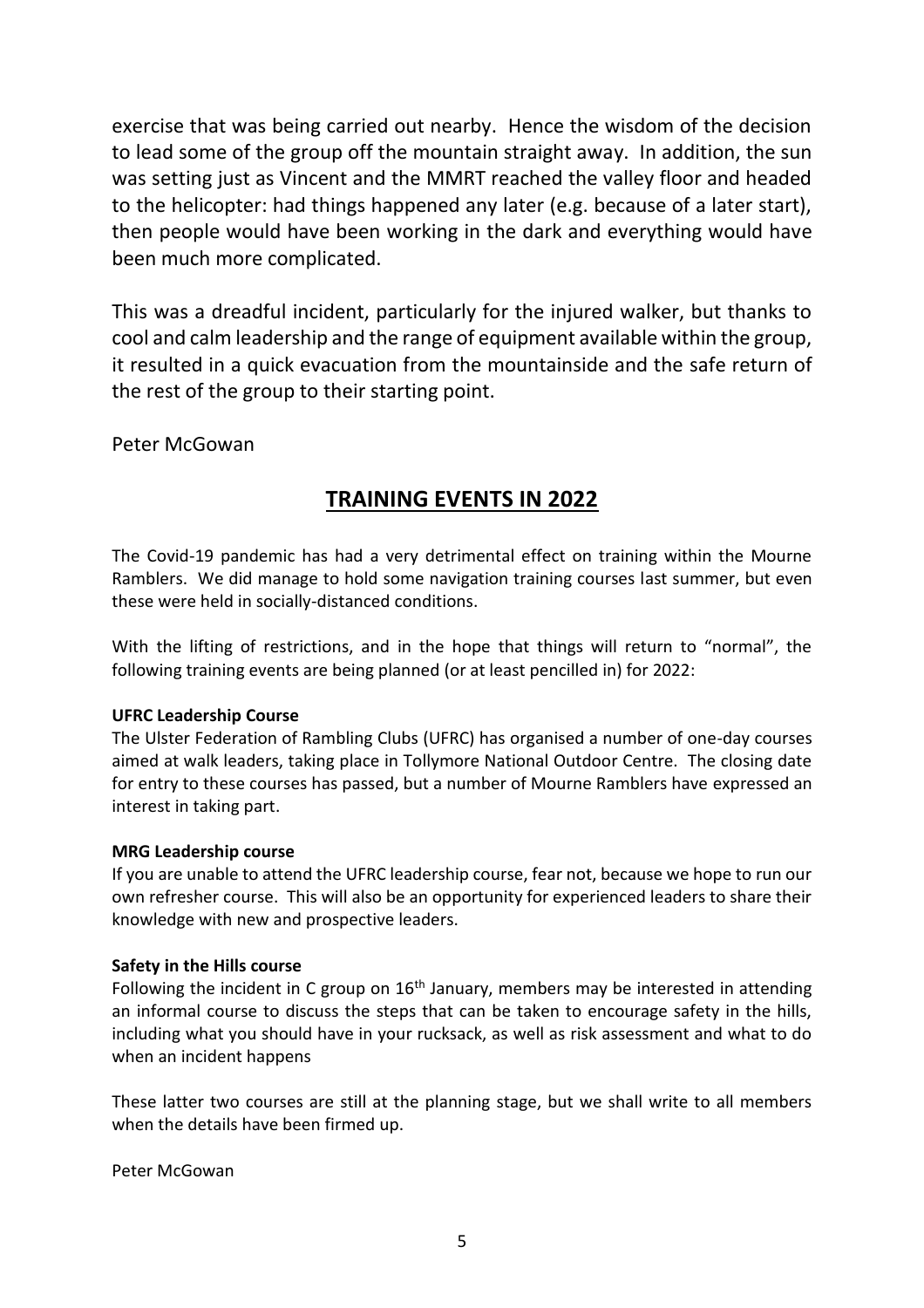The notes below were taken due to visitor numbers increasing over the pandemic in the last two years. If you feel that the work that the MHT is doing is correct or should they put resources elsewhere in the Mournes, please give feedback.

Also, the Mourne Wall has a birthday this year. It will be 100 years old and a celebration of this monument will be held in May this year. Details will be out soon.

#### Note of Stakeholder Site Visit to Inspect Annalong/Binnian Routes, 7 Feb 2022

The aim of the site visit was to bring a group of interested stakeholders together to inspect the condition of the Annalong/Binnian routes and review previous/current path and heathland work and planned work through the DAERA Challenge Fund, and to agree an approach for the planned Binnian (and Donard) Strategic Path Review being funded through UKCRF.

| <b>Attendees</b>               | Organisation                          |
|--------------------------------|---------------------------------------|
| Matthew Bushby                 | <b>MHT</b>                            |
| <b>Martin Carey</b>            | <b>MHT</b>                            |
| <b>Philip Savage</b>           | <b>MHT</b>                            |
| <b>Andrew Baird</b>            | <b>MHT</b>                            |
| Stephen Millar                 | <b>MHT</b>                            |
| Rebecca Allen                  | NI Water                              |
| <b>Kerry Morris</b>            | NI Water                              |
| Damien McKenna                 | <b>MCK Plant</b>                      |
| <b>Derek Watters</b>           | MI / Wee Binnians                     |
| <b>Domnall McComish</b>        | <b>Mourne Ramblers</b>                |
| Vincent McAlinden              | Mountaineering Ireland/<br><b>MHT</b> |
|                                | <b>Board</b>                          |
| <b>Helen Lawless</b>           | Mountaineering Ireland                |
| Patrick Lynch                  | <b>National Trust</b>                 |
| <b>Marc Vinas</b>              | <b>National Trust</b>                 |
| Theo Burke + work<br>placement | <b>National Trust</b>                 |
| student                        |                                       |
| James Fisher                   | <b>National Trust</b>                 |
| Cormac Dolan                   | <b>National Trust</b>                 |
| <b>Andrew Corkhill</b>         | <b>National Trust</b>                 |
| Janine Walsh                   | <b>National Trust</b>                 |
| <b>Apologies</b>               |                                       |
| Teresa O'Hare                  | <b>MHT</b>                            |
| Pauline O'Hara                 | MI/BARF                               |
| Nicky Hore                     | MI/Blayney Ramblers                   |
| Peter Walker                   | Mountainviews.ie                      |
| Martin McMullan                | LIFE/MMRescue                         |
| Graham Seymour                 | NORF/UFRC                             |

#### **General Points**

- Increased user numbers through COVID timeline up to double
- Increased profiling / promotion of routes on social media / guidebooks etc.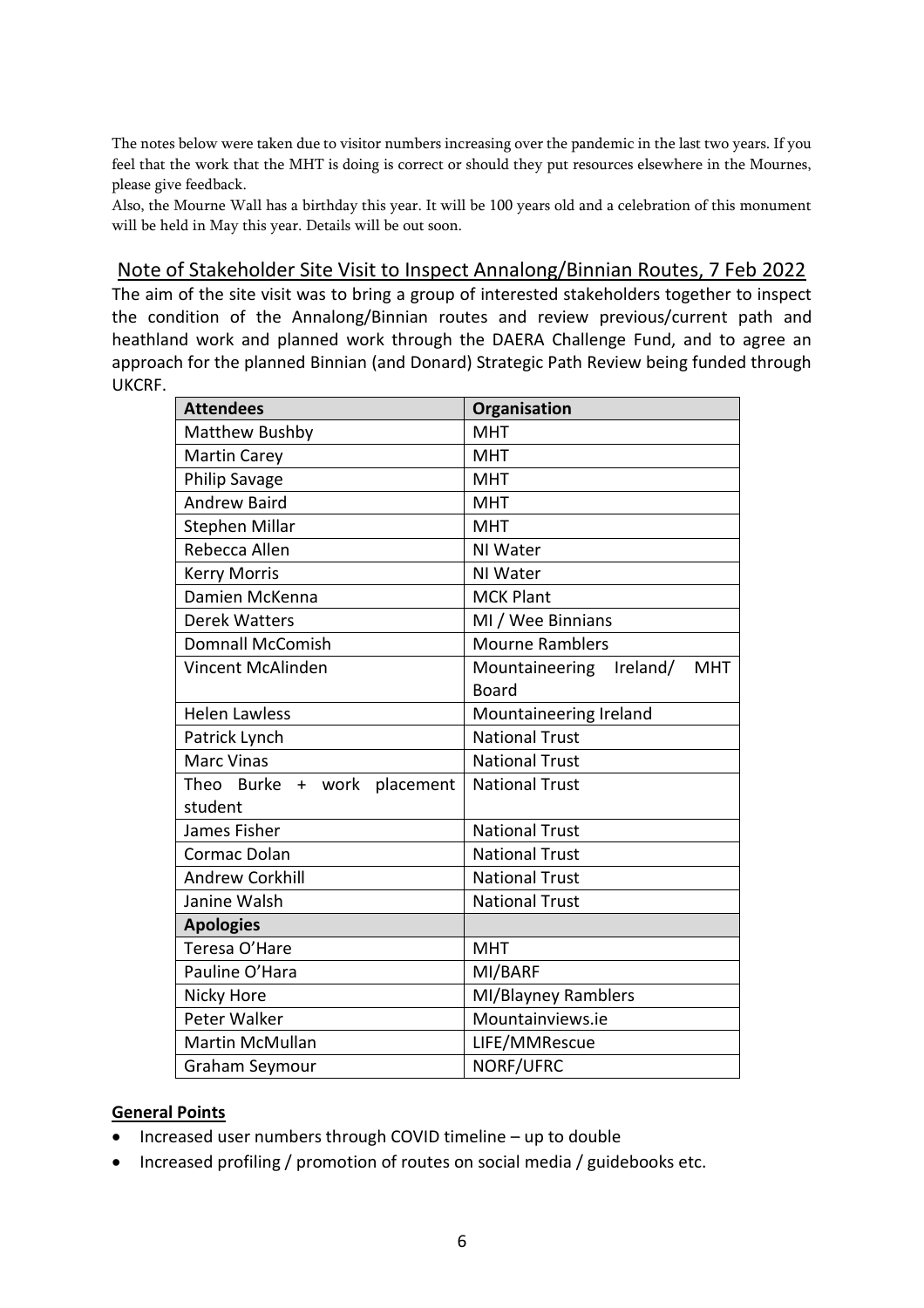- Facilities at Carrick Little / Head Road have accommodated expansion of use
- Route from Black Gate to Binnian / Lamagan Col has activity of a park walk
- Black Gate to Binnian Summit highly used and impacting on the habitat

#### **Specific Sections**

**Ford at Binnian Lough River below Percy Bysshe** – flooding causes wash out of quarry track. Problem appears to be at the river ford where boulders/stone have possibly built up over time and make ineffective the drainage channels protecting the path. Options would need to ensure the ford is maintained as it currently provides for emergency access.

**Percy Bysshe lower path first section (approx. 200m)** – high and dry desire line is being used and old quarry track has revegetated. MHT path team and volunteers (Tollymore NOC Trainees and MHT path volunteers) currently making good any defects and working to a good standard. Request that use of angular shaped cut stone from the quarry for pitching should be avoided due to landscape ascetics and only used for anchor bars and constructed cross drains.

**Percy Bysshe lower path second section (approx. 100m)** Old quarry track being increasingly used, particularly by downhill traffic, rather than the high and dry line. Discussion about maintenance of quarry tracks. It can provide for emergency vehicle access and a defined route for users and prevent impact on adjacent habit but could also make access easier for less prepared users and make people feel they can be rescued easily. Important to consider heritage when deciding on maintenance. General view was that it would be a more efficient use of resources to re-use the quarry track as it was being used again rather than trying to rebuild the high and dry line. The former would require restoration of original cross drains, de-roughening and installation of high side drainage on top of the bank/disused dry line. Proposal that MHT path team and volunteers could do this and maintain it.

**Blue Lough to Binnian Lamagan Col** - This section was included in the tender invitation for path condition assessments. The group agreed it was better to re-use the old quarry track as above by restoring original (and extra) cross drains, de-roughening (scatter material in adjacent braided lines to deter use) and where possible installation of high side drainage where possible. Proposal that MHT path team and volunteers could do this and maintain it.

**Binnian / Lamagan Col** – Main path from crossroads to the large boulder (picnic /photo area) overlooking Ben Crom Reservoir was in good condition following path repair in 2015. Consider landscaping to encourage use of main path to Ben Crom Dam and discourage desire lines in particular the ones dropping off the front of the slope where people make a beeline for the dam. A high proportion of users arriving from the Ben Crom Dam paths cut across the heathland to the path ascending Binnian. This is impacting on the small but sensitive area of heath and the area that is being managed for recovery where the coir rolls, stone/peat dams and bank re-profiling has taken place. Discussion about use of maps (could make available at Café etc.) and temporary signage informing users of the need to avoid walking on sensitive /restoring habitat. Consider social media, *komoot*, local bus operator, websites etc. to raise awareness. Monitor ongoing use and impact and report to MORF group in due course. Discussed possible building of path from Large Boulder to the foot of the Binnian ascent following a desire line, but the view was to do focus on the above actions.

**Binnian Crag** – make the route through the crag more defined by placing/moving rocks to improve flow and close off the major desire line that has developed that avoids the crag and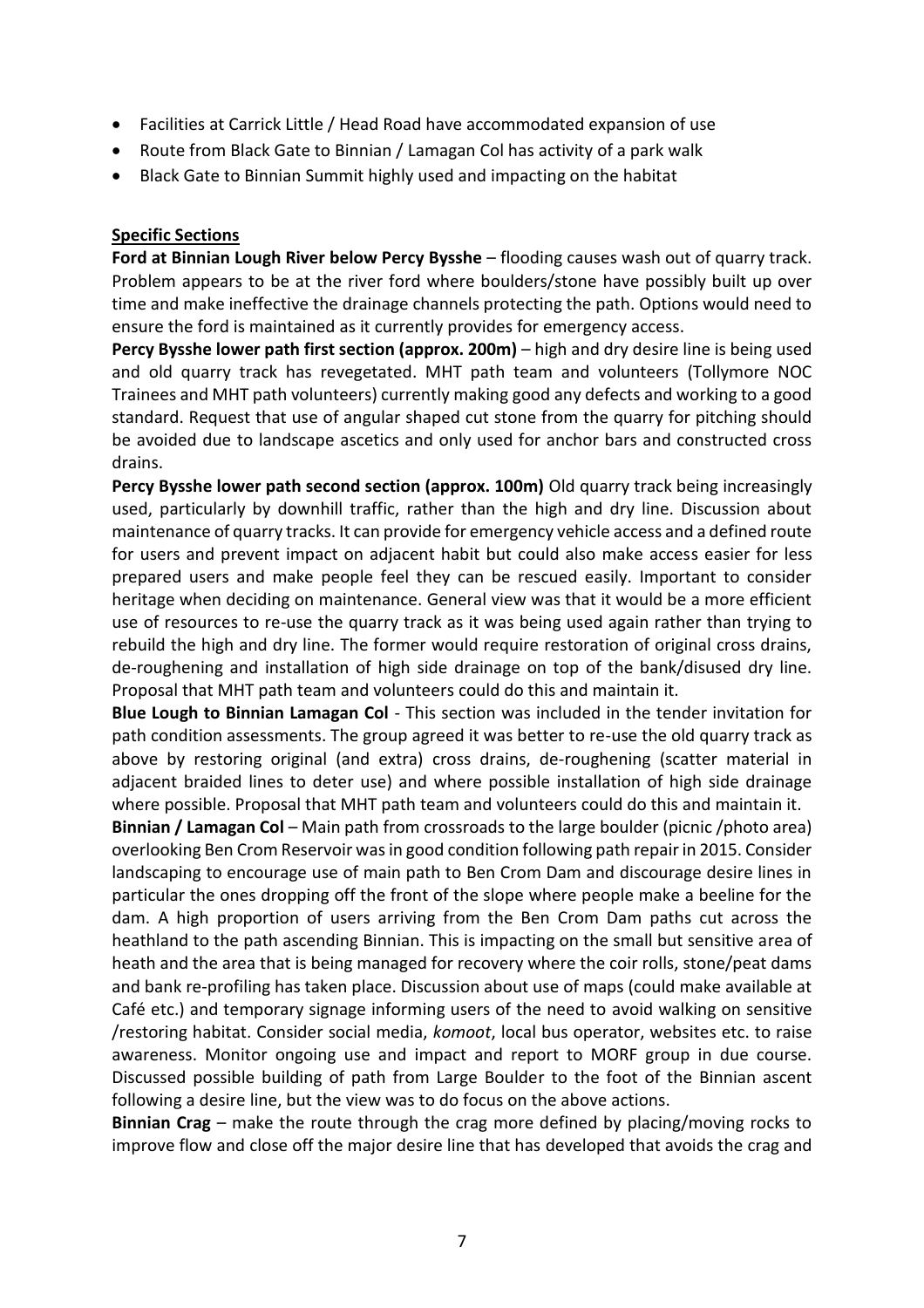links to the upper path. Some path work needed above crag to better define the route to the upper path. Plan is for MHT path team to move to this site ASAP.

**Upper path from Crag to 'Pancake' Rocks** – A Baird and D McKenna explained the techniques used for the path repair work carried out in Spring 2021 by MHT and McKenna Contracts using a 5-tonne digger. General agreement that path was in good condition and finished to a good standard. Minor snagging of water bars and one muddy patch would be carried out in February/March 22 when the above team continue work further along the upper path under DAERA Challenge Fund.

**Pancake Rocks** – discussed need to demarcate the preferred route through the rocks as it wasn't obvious which was the main path and resulted in many users getting lost and ending up on routes that were less desirable for site management reasons. Plan is for MHT path team to define route by improving the placement of rocks ASAP.

**Pancake Rocks to bottom of North Tor North Slope** – The 2011 path has washed out and terrain is exposed. Plan is for MHT and McKenna Contracts to repair this section from mid-February 2022 under DAERA Challenge Fund applying the same techniques as used in Spring 2021.

**Binnian North Tor North Slope –** The tender for path condition assessments included this site.

The 100m section of the 2011 path on the steep slope has broken down. There had been no maintenance carried out and the original design had the stone pitching raised too high, which meant it was avoided, and minimal drainage failed to protect the path, in particular the aggregate sections.

The old major scarred area that had been closed off in 2011 had been holding up well and revegetated in patches; however, more users were now wandering across the slope into the old, scarred area which risked preventing recovery. The narrower path on the west side of the slope that wasn't closed off in 2011 had become increasingly used. The deterioration of the 2011 path and the increased user numbers had contributed to the above impacts. It was agreed that the line of the 2011 path was more likely to be the most sustainable option if rebuilt correctly.

**North Tor to Back Castles** – the area below the castles by the old estate wall had new desire lines opening up and the path that contoured below the Back Castles and Summit Tor linking to the Mourne Wall was becoming increasingly used. Maintain a watching brief.

#### **Binnian Summit to Carrick Little Black Gate**

**Section from top stile near Summit down to old estate walls** - The tender for path condition assessments includes this section.

NI Water Mourne Wall repair project is likely to deal with bulging and undercutting problems of this section of the Mourne Wall in 2023/24. Any proposed path work should tie in with the above wall repair.

Highly eroded particularly in the steep sections and multiple braided desire lines spreading up to 20m from the Mourne Wall in places. Repair could include a combination of pitching alongside the wall and utilising some desire lines where the gradient provided a more natural flow than alongside the wall.

A stream at the top of the section has silted up and causes increased water flow and wash out of the slope below it. Clearing out sediment in the stream and ongoing maintenance should reduce impact on the area below.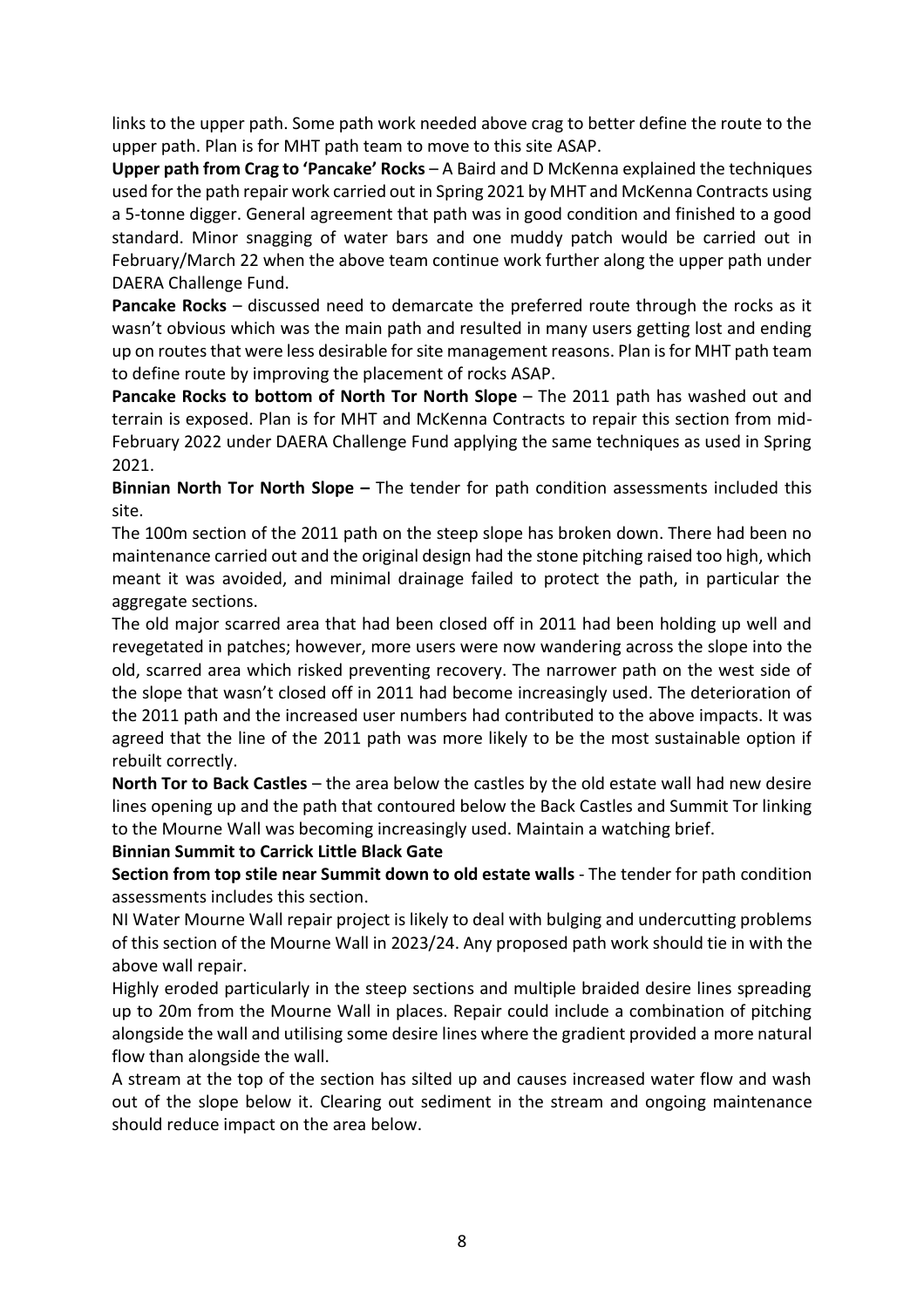Proposal from Contractor (Elite Diggers) to provide a trial path repair session (up to 5 days) with a walking excavator to demonstrate capacity for it to work on steep terrain has been considered for this section in March-May 2022. MHT to keep group informed.

**Path from lowest estate wall to quarry track built in 2013** – repair work by MHT and McKenna Contracts planned for March/April 22 funded through the Challenge Fund. Agreed mostly holding up well and has completely reduced impact on habitat closer to the wall. The focus for repair should be opening 'pinch points' particularly at stone features that are too narrow, where users drop off the line of path onto open ground causing increasing braiding and poaching. Widening the path where possible. Techniques/finish should be similar to the path from the Binnian Crag to the Pancake rocks.

M Bushby

## Ramble to Mourne Mountains

Fellow Mourne Ramblers may be interested in this account of an early 19<sup>th</sup> century outing to the Mourne Mountains.

(Source: Belfast Monthly Magazine, December 31<sup>st</sup>, 1811)

3<sup>rd</sup> August

Yesterday morning we all set off from Tullygilly, to meet our friends in the mountains. We were obliged to stop a while in Rathfriland, where our party was to muster. Proceeding we rode to the foot of Spelagh, where we began to ascend the mountain on foot. We had a rugged but pleasant journey of about a mile, till we came to the bed of the river Bann, near which we travelled two miles more. Here it appears a most charming river; as it flows over steep crags, and large masses of granite, with immense precipices on each side, and rocks hanging over our heads, seemingly threatening to hurl destruction upon us, at every step.

When we came upon the Deer's Meadow, the ground became very wet, as it is surrounded by prodigious hills on all sides. The difficulty which some of the ladies experienced, in making good their way over the moist, slippery ground, (some of them having dirtied their stockings and gowns very much, however, it might on a different occasion, have been regretted), at present only added to the mirth of the whole party.

We now began to distinguish our Mourne friends advancing. They looked like a little army at a distance – no wonder; as the party consisted of nine ladies, and twelve gentlemen, all on horseback. We, though nearly equal in number, did, by no means, exbibit the same formidable appearance, as we were all on foot. About eleven o'clock, we met at the Cairn, the place appointed for rendezvous.

After mutual greetings, on the part of old friends, and introductions on the part of strangers, we proceeded to climb Slieve Muck, a very high mountain, in the middle of the whole range. The ladies received assistance from the gentlemen; not withstanding which, they were occasionally obliged to stop, in order to rest and regain breath. The party soon spread over the whole mountain; each taking the way that seemed most easy, in gaining ascent. Some of the girls held by the skirts of the men's coats, and some by their arms - while some of the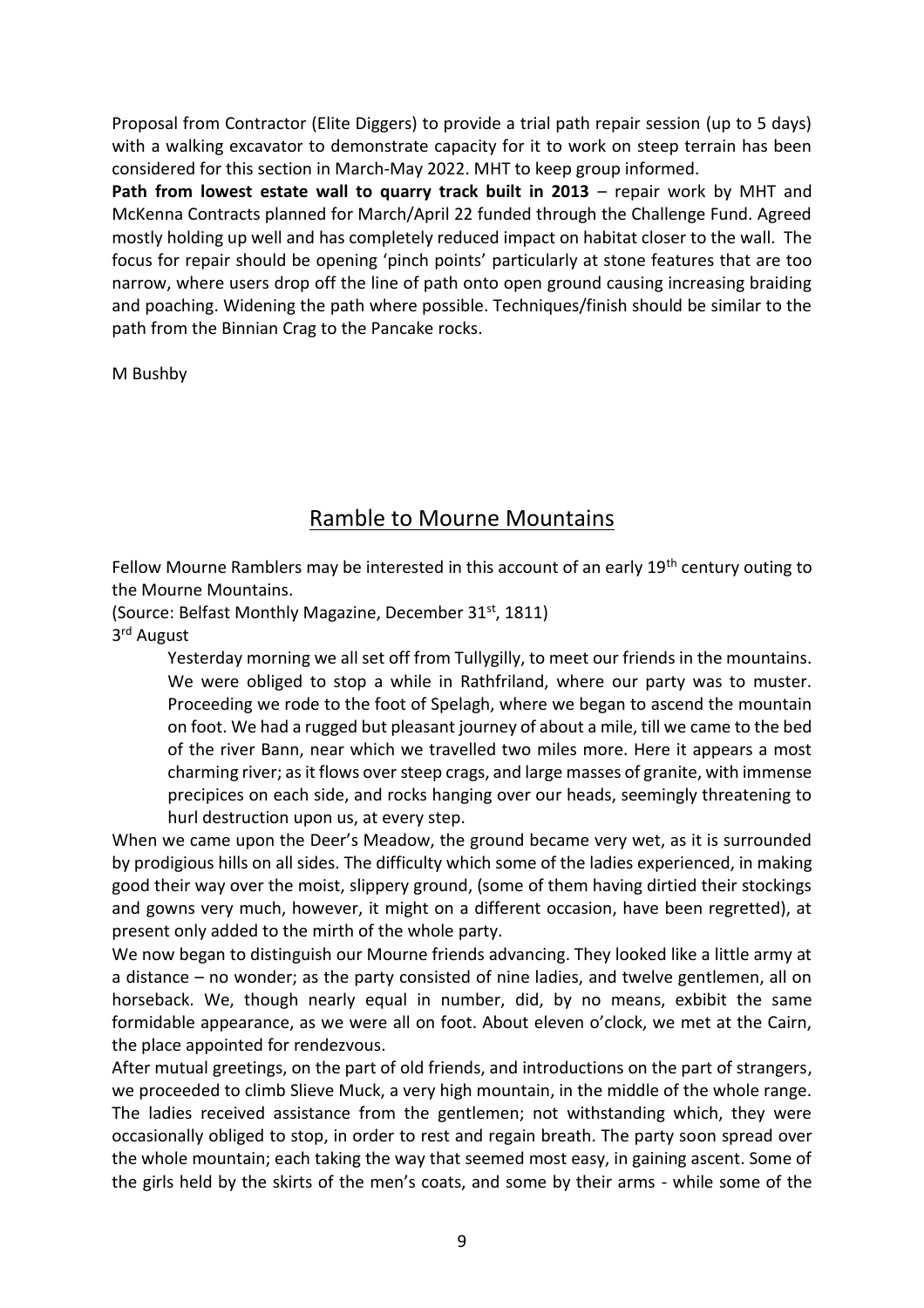young men, in their turn, held gaily by the girls' gowns. No one, however, complained of fatigue - nothing could exceed the spirits of the whole party.

My father remarked that there was a time for all things, and now was the time for playing the fool; and the cleverest persons of the party were those that would make the greatest fools of themselves - and really it could be doubted that all present did all in their power to contribute to the good humour and hilarity of the party.

After a vigorous effort, we gained the north - east summit of the mountain – and never was I so struck with admiration and wonder. Slieve Donnard, just opposite, reared his majestic head to the clouds, the proud superior of the whole range. Next to him Bignian, a most beautiful mountain, awful with steep precipices and immense rocks hanging with threatening aspect over Mourne. On the other side stood Bencrum: this mountain is uncommonly picturesque and grand. It rises in a conical form, with its summit indented with huge rocks. The sides are covered with a beautiful verdure; and as the valley below is very deep, the height appeared quite terrific. Another high mountain, with that on which we stood, formed a vast circle in the middle of which the valley appeared like a deep well of many hundred acres. We were surprised to find here a large lake, exhibiting a most beautiful sheet of water, and having sands on its shore of a most brilliant hue. Altogether, the scene was calculated to fill the mind with those exalted transports, which result from a contemplation of the magnificent and sublime. My heart swelled with rapture, and my mind was transported on the wings of devotion, towards the great author of my existence, whose plastic hand moulded this terrestrial ball.

'' These are thy glorious works, parent of good,

Almighty! Thine this universal frame,

Thus wond'rous fair! Thyself how wond'rous then

Unspeakable"

We next proceeded to the southern extremity of the mountain, and being among the last to arrive there, we found the young men and even girls, throwing stones down a stupendous cliff, into the valley below, the sound of echo and re-echo, reverberated from rock to rock, had a very fine effect. Under our feet lay the romantic country of Mourne, diversified with neat white cottages, and plantations. As my childhood was passed there, memory recalled to my mind a thousand pleasures formerly enjoyed, and added interest to the prospect, which an unconcerned spectator could not feel. I contemplated the scene with a peculiar and exquisite delight. Beyond Mourne appeared the Channel, and the day being clear, the Isle of Man, a part of Scotland, Wales, Wicklow mountains, the hill of Howth, and Dublin Bay, could have been easily seen. We had a fine view, however, of the charming bay of Carlingford, and of the town, with its old turrets and fortifications. The block house, Green - Castle, and Green - Island, were also under our eye. The Western prospect was soon closed by a range of mountains toward Rostrevor; to the North, we had a view of the county of Down, as far as the eye could reach.

We had not long contemplated this sublime prospect, till we suddenly found ourselves above the clouds. The sky was clear above our heads, but on all sides the prospect was shut out by immense volumes of clouds, rolling beneath our feet. These clouds however shift with great rapidity – for after the lapse of a few minutes the clouds that we observed below us began to ascend, and we presently found ourselves involved in a sort of darkness entirely new. It was so thick, that we could not see those from us to no great distance than that of a few yards. Those who were not accustomed to the scene, now became alarmed, and fled with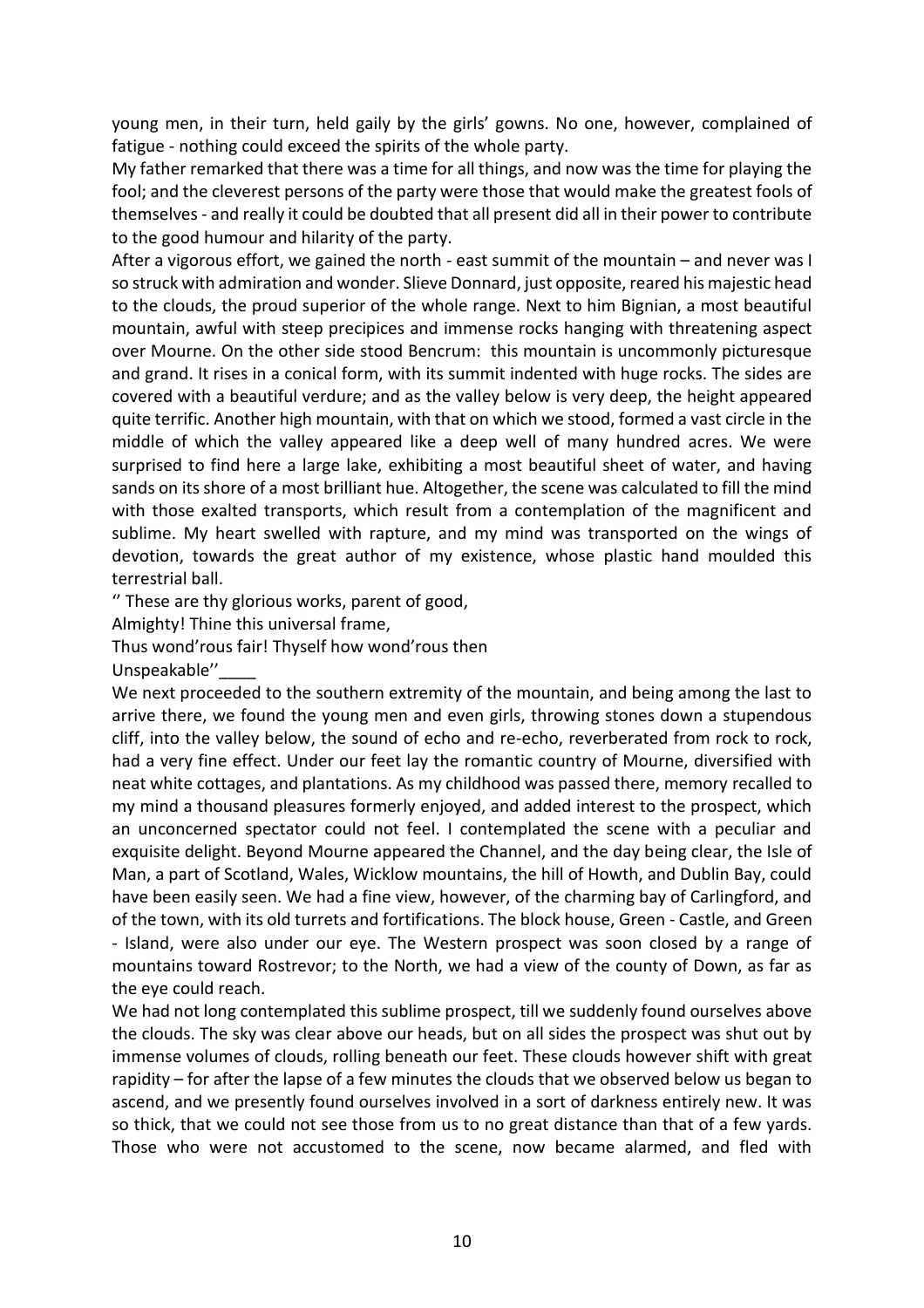precipitation in all directions. Nor was it possible for them to ascertain which was the right way - and one young man wandered several miles from the proper path.

The cloud which had been hovering about the summit for some time suddenly shot upwards into the sky and left again the prospect clear. We now viewed each other with great pleasure and the day being very fine we began to descend. I and my companion sat down on a little grassy hillock to enjoy the pleasure of looking into the valley below; and seeing the party dispersed over the whole side of the mountain; and nothing could be more picturesque than to see them skipping along, some, as it were, hanging in the middle region, others further below and some still near the top or straying here and there, gathering wild heath and mountain myrtle, and such other things worth notice, as grew in this great wilderness.

In descending the mountain, we came to the source of the River Bann. It rises a considerable distance from its base, and gushes and in no considerable stream from among the rocks. We followed its course for several yards and coming into a spot covered with a beautiful verdure, we dined. It was three o'clock and the day was extremely fine. We spread two tablecloths on the grass and a variety of meat, rendered more delicious by the exercise, of which we had partaken so liberally, in the course of the morning; then placed ourselves all around. I never saw dinner as truly enjoyed. A smile sat on every countenance, and a laugh was at everyone's service. We drank a wine out of tin porringers and our meat off wooden trenchers. After dinner the girls began to sing with a pleasing effect; and afterwards they danced on the green. We perceived a neighbouring gentleman approaching with three servants; he asked leave to join us, which being readily granted, he added much to the glee and good humour of the party. About two hours after, another gentleman with four servants joined us. He said he saw the dance from the top of the mountain and that put him in mind of what he heard before of fairies dancing by moonlight. All sorts of diversions now went forward.

Our party had increased to fifty-one persons and utmost happiness seemed to be enjoyed by every individual. Such recreations abounding with joy, innocence, and love may well be envied by the rich and powerful to whose breasts peaceful and solid joys or so often strangers, who amid the glare of wealth and honours, often spend days of weariness, and nights of care. At six o'clock we parted with much reluctance. Our separation was cheered by a hope that we might again enjoy the company of one another, in some such pleasing scenes.

We once more followed the course of the Bann and observed in passing along a stream falling into it, that ran on beautifully over rocks of fine mountain jasper. We reached our horses in safety and got home at nine o'clock.

#### AZ

Fionnuala Carragher

## NOTICE BOARD

The next edition of the Mourne Rambling Group Newsletter will be published in July 2022. If you have an article you would like to include, please forward to me as an attachment. My email is trainorvj@yahoo.co.uk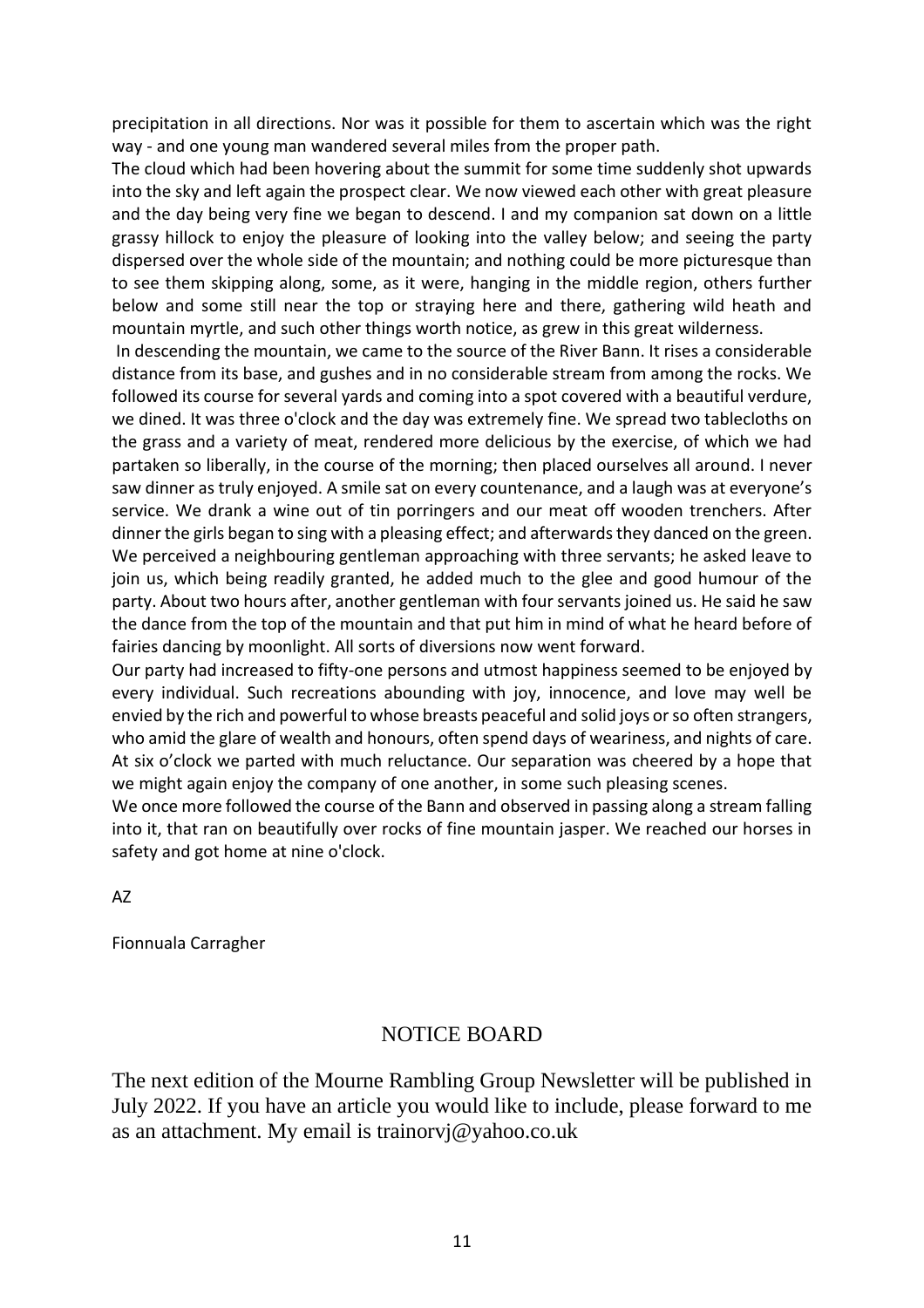We received this poem from Mervyn Dunlop who walks with the Bannside Ramblers. We thought you would like it. Enjoy.

#### **A day on Bearnagh**

We crawl through early week-end traffic; inch by inch Through busy market town of Ballynahinch And soon, first mountain view; far off and blue With cap of mist We reassure each other "that will lift" Squeeze car into narrow parking place where early walkers left a space As with a steady pace they trudge along the Trassey To reach Hare's Gap Their steel-tipped sticks go tap tap tap on solid ground That sound; an echo from the time When masons' hammers made kerbstones to line Our city streets And make wide paths with stones that last For 50 million years ago the liquid magma squeezed from chambers far below Solidified to form the granite mass that shines like glass when polished Now climbers test their climbing skills and masons cut the rock with diamond drills To make headstones that mark the final resting place of loved ones Up Trassey Track we go; here not too steep Past straggly sheep; soon to be shorn - For this is early summer in the fields of Mourne The running river smooths and leaves small grooves in this silver shining land And water flows in tinkling tones over stones, and yellow sand While quartz and feldspars interlock to form the rock that's hard as glass, unyielding While summer sun picks out the crystal's many faces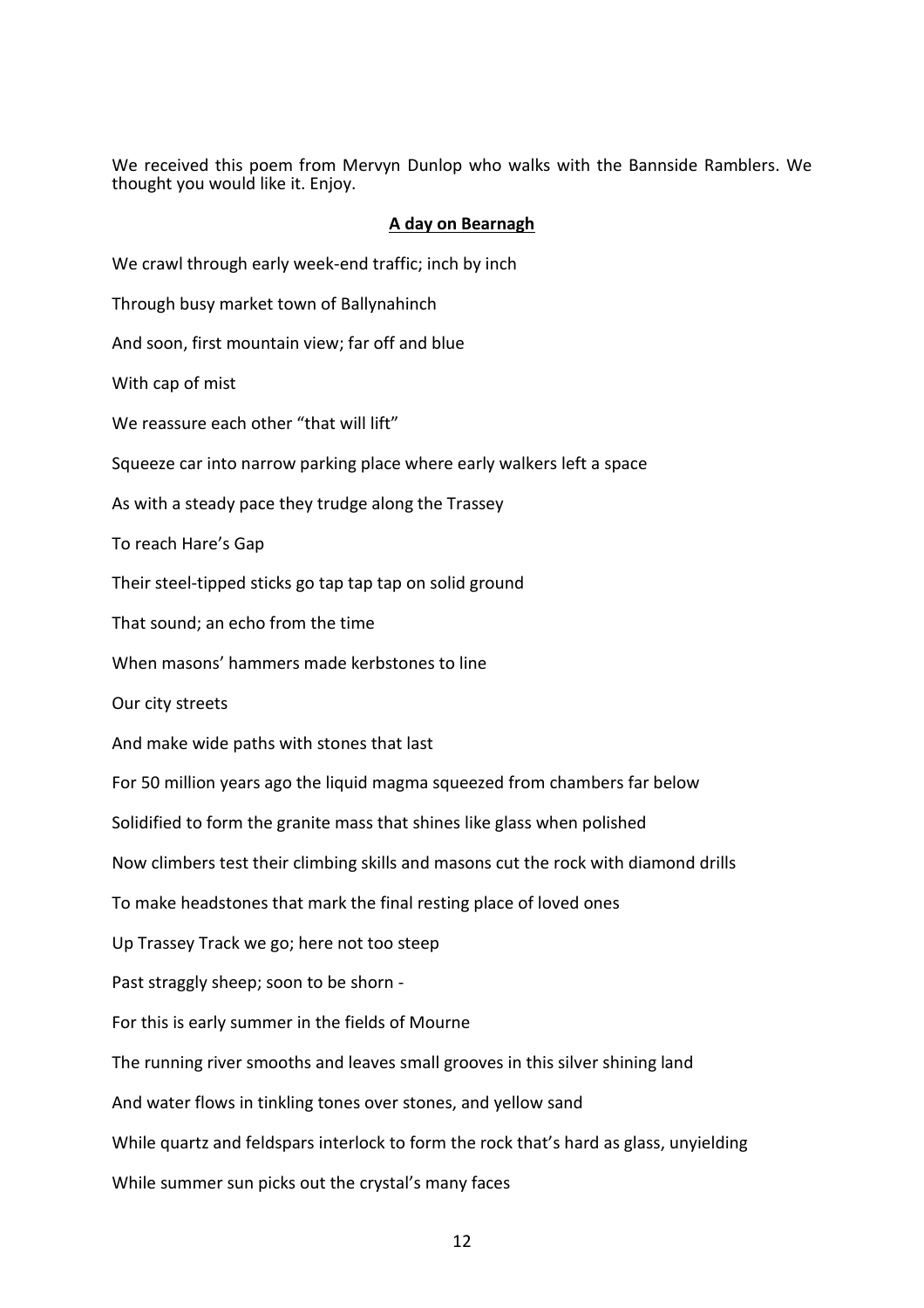Reflects and shines for many miles around to far off places Today we walk with ambling and unsteady gait and wait For slower walkers taking time to soak the sun and mountain air No need to hurry, stress or care Or fuss Today it's just the two of us And friendly farmer cap on head, belt of baler twine and dog Directing operations on the heather-covered bog Gathers sheep and waves his sturdy blackthorn crook to greet us Up the final craggy path; not gentle ramble now but hurried scramble on the rocks made slick With recent shower of mountain rain We watch Slieve Bearnagh's summit beckon once again But first; Hare's Gap where weary bodies rest and snack And contemplate the next steep final track Now, each careful foot in leather boot is placed on grateful slab or horizontal step Place boot, push down and balance; Lift and place again to find a rhythm that will take us without stop 'Til we, with bursting lungs and burning muscles flop Beside the tallest tors on Bearnagh's wind-scorched top No caviar could taste as good as ordinary food On mountain tall No wine so fine as water drunk While sat against this granite wall I'll sit and watch the sun go down and moon rise over Irish seas And think how blessed I am to climb up here All stress to ease Mervyn Dunlop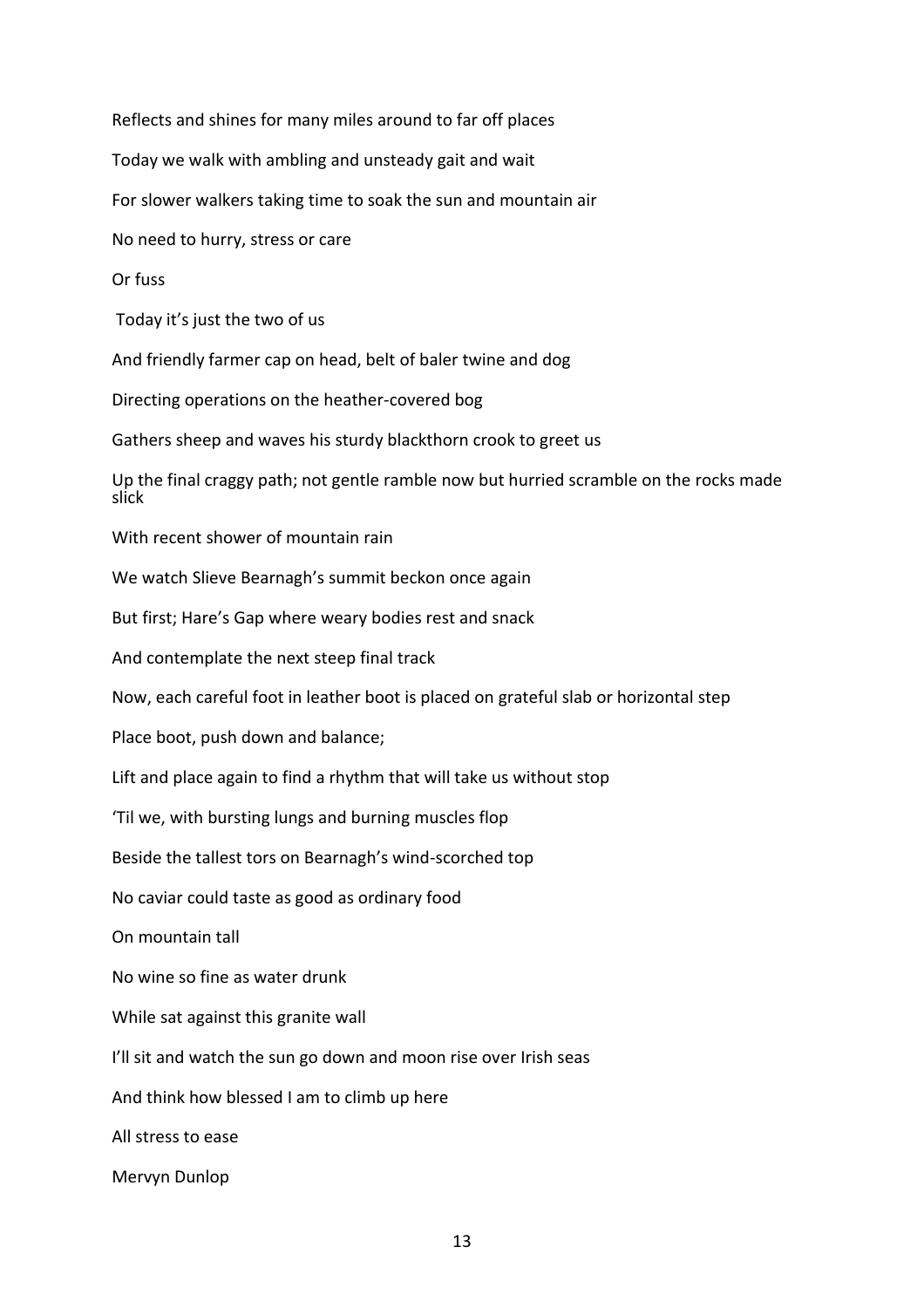#### MEMBERS 2022

The list below contains the names of all members who have paid for 2022 (up to and including 25 February 2022). Please check to see if your name is on the list. If your name is not on the list and has been omitted, please accept our apologies. Please contact the Treasurer on 078 3512 8564 for clarification.

| Abernethy       | William       | Hall            | Ann            | Moore         | Anne          |
|-----------------|---------------|-----------------|----------------|---------------|---------------|
| Acheson         | George        | Hall            | <b>Brenda</b>  | Mulvenna      | Conor         |
| Aitken          | James         | Hamilton        | Joan           | Murphy        | Shelagh       |
| Appleton        | Philip        | Hanna           | Maire          | Nelson        | Geraldine     |
| <b>Black</b>    | Julian        | Hanratty        | Patrick        | O'Neill       | Sheena        |
| <b>Bolwell</b>  | Andy          | Henderson       | Helen          | Overend       | Martin        |
| <b>Brett</b>    | Adam          | Herbison        | Olwen          | Patterson     | Wendy         |
| <b>Brett</b>    | Annie         | Hughes          | Seamus         | Patton        | Norman        |
| <b>Browne</b>   | Gary          | Hughes          | Teresa         | Pettyfer      | Mel           |
| <b>Browne</b>   | Geraldine     | Hughes          | Thomas         | Pridgen       | Maggie        |
| <b>Buck</b>     | Caitlin       | Hulme           | Joan           | Quiery        | Pamela        |
| <b>Buck</b>     | Malcolm       | Jamison         | Colleen        | Quinn         | Carmel        |
| Calvert         | Joan          | Kelly           | Pat            | Quinn         | Poilin        |
| Campbell        | Robert        | Kelsall         | Seana          | Rafferty      | Martin        |
| Cargin          | Lorraine      | Kennedy         | Alison         | Rainey        | Jen           |
| Carragher       | Anna          | Kennedy         | Stephen        | Rice          | Noel          |
| Carragher       | Fionnuala     | Keown           | Ann            | Rima          | Bert          |
| Cauley          | Irene         | Knox            | Victor         | Roulston      | Robert        |
| Chapa           | Patricia      | MacDermott      | Dermot         | Russell       | Trevor        |
| Conway          | Martin        | Mackey          | Francis        | Sands         | Dympna        |
| Curtin          | Philippa      | Magowan         | Reg            | <b>Scott</b>  | <b>Barry</b>  |
| Daly            | Paula         | Magowan         | Rodney         | Scott-Farnan  | Karen         |
| Devlin          | <b>Brid</b>   | Magowan         | Terry          | Simpson       | Jayne         |
| Devlin          | Malachy       | Marmion         | Dympna         | Smyth         | Hazel         |
| Doran           | Marie         | Marshall        | Robert         | Smyth         | Ray           |
| <b>Drinkell</b> | Denis         | Matson          | <b>Neill</b>   | Sochor        | Cecilia       |
| Dunlop          | Anne          | McAllister      | Catherine      | Stapleton     | Alan          |
| Dunlop          | Pauline       | McCann          | <b>Brendan</b> | <b>Steele</b> | Paul          |
| Elliott         | Norman        | <b>McCauley</b> | Gabriel        | Stevenson     | Graeme        |
| Farrington      | Gerry         | McCavera        | Dora           | Stuart        | lan           |
| Franklin        | Roisin        | <b>McClay</b>   | Monica         | Sweeney       | Maura         |
| French          | Orla          | McClelland      | Gillian        | Taylor        | John          |
| Garrett         | Nigel         | McComish        | Domnall        | Taylor        | Toni          |
| Gilmore         | Seamus        | <b>McCreery</b> | Gordon         | Templeton     | Helen         |
| Goodman         | Harry         | McGowan         | Peter          | Thompson      | Kingsley      |
| Goodman         | Stephen       | McKenna         | Vincent        | Trainor       | Vincent       |
| Gorman          | <b>Briege</b> | McKenzie        | Gordon         | Tumilty       | Pat           |
| Gray            | Ray           | McKibbin        | Andrew         | Turley        | <b>Briege</b> |
| Greaney         | Ellen         | McLaughlin      | Mary           | Tweed         | John          |
| Green           | Wilfred       | McLean          | Bernard        | Wales         | Jackie        |
| Gribbin         | Rennie        | McMahon         | Hilja          | Watson        | Linda         |
| Gunn            | Marion        | <b>McNally</b>  | Eileen         | Young         | Sharon        |
| Gunn            | Philip        | McParland       | Alice          |               | 128           |

ASSOCIATE MEMBERS 2022 Ciaran Hanna, Anne Trainor

HONORARY MEMBER Christine Mackle (President)